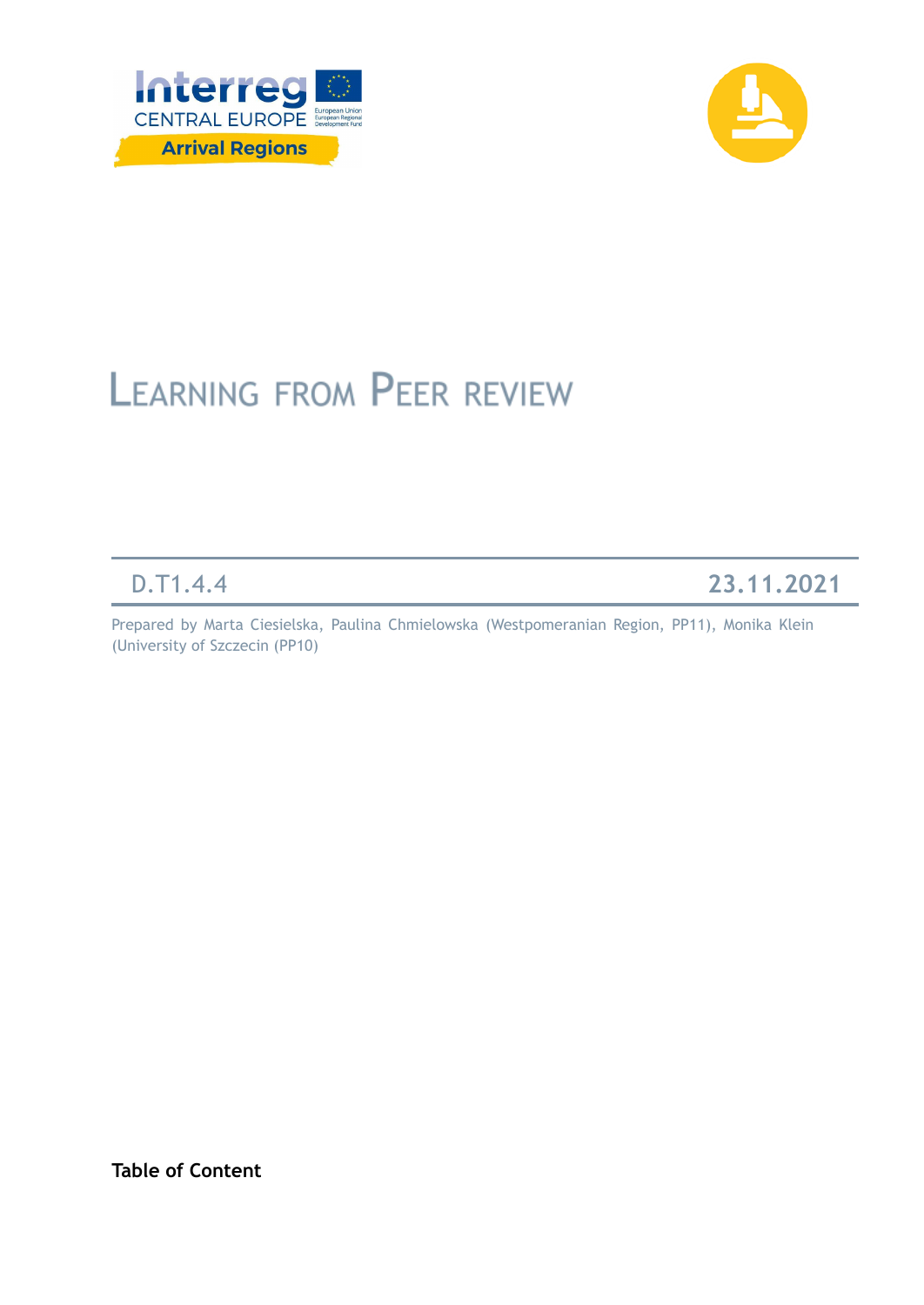

| 1. INTRODUCTION                                                                           | 3  |
|-------------------------------------------------------------------------------------------|----|
| 2. THE PEER REVIEW PROCESS                                                                | 3  |
| 3. PEER REVIEW SURVEY                                                                     | 6  |
| 4. PEER REVIEW PARTICIPANTS                                                               | 11 |
| <b>5. PEER REVIEW DOCUMENTATION</b>                                                       | 11 |
| <b>6. PEER REVIEW OBSERVATIONS</b>                                                        | 11 |
| 6.1. HOME - NON-EU NATIONALS AND INTEGRATION THROUGH ACCESSIBLE SERVICES                  | 11 |
| <b>6.2. LIVING WITH US</b>                                                                | 12 |
| 6.3. HUMANITARIAN CORRIDORS MEET PUBLIC CAS                                               | 13 |
| 6.4. CENTRE FOR COORDINATION OF INTEGRATIONAL ACTIVITIES IN BOR                           | 14 |
| 6.5. COMBATING DISCRIMINATION AGAINST MIGRANT WOMEN AND CHILDREN                          | 15 |
| 6.6. STARTING POINT POSTOJNA                                                              | 17 |
| 6.7. EACH OF US IS UNIQUE AND IMPORTANT - MULTICULTURAL EDUCATION IN THE                  |    |
| <b>CLASSROOM</b>                                                                          | 18 |
| 6.8. EMI BLK - EMPOWERING MIGRANTS INTEGRATION                                            | 19 |
| 6.9. LEGAL SUPPORT AND BETTER COMMUNICATION - HOW TO MAKE UKRAINIAN                       |    |
| CITIZENS FEEL BETTER AND SAFER IN THE LODZKIE REGION?                                     | 20 |
| 7. LOOKING AT BIGGER PICTURE - WHAT CHANGES ARE PEER REVIEW BRINGING TO THE PILOT ACTIONS | 21 |
|                                                                                           |    |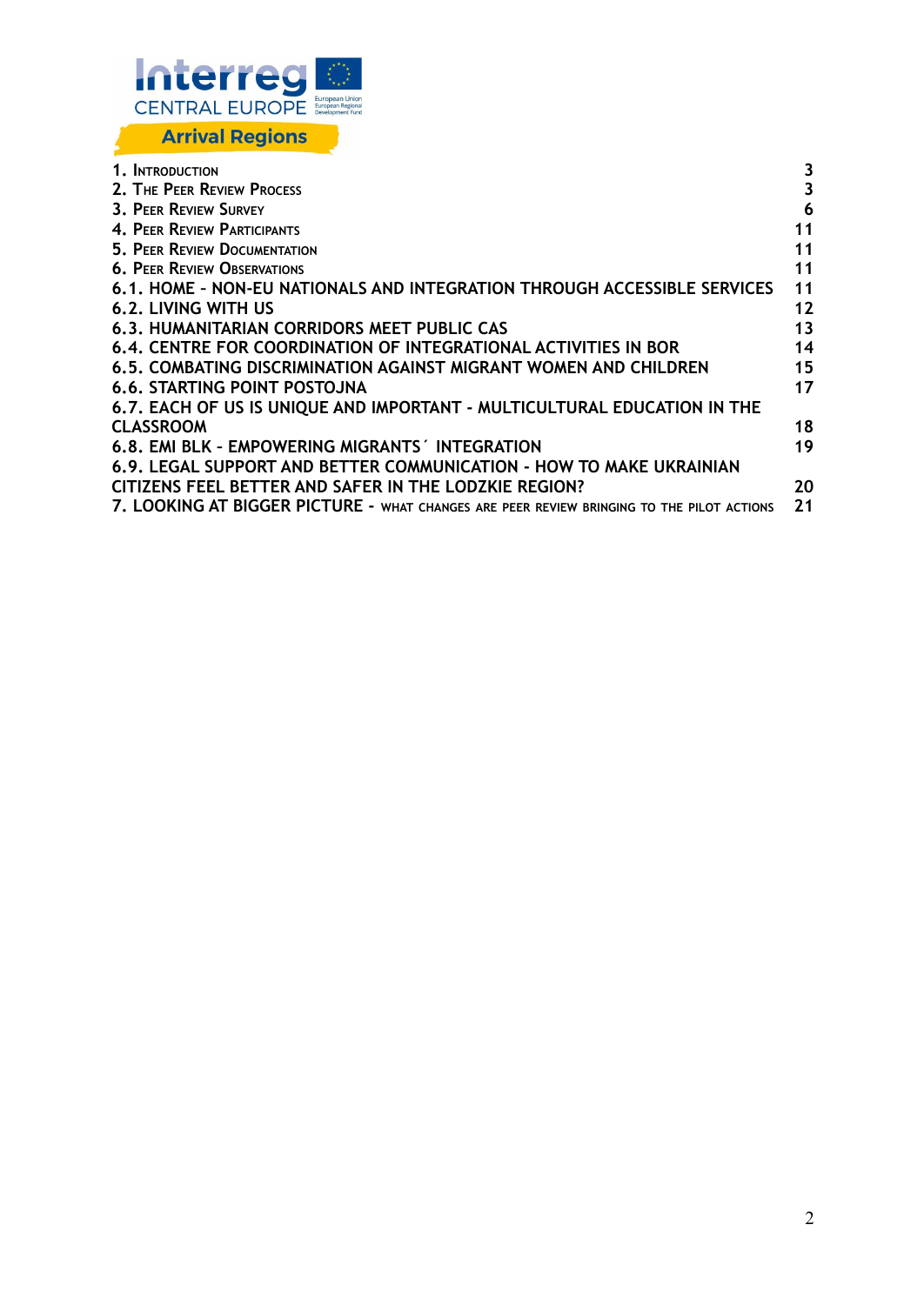

### <span id="page-2-0"></span>**1. Introduction**

Within the framework of the Arrival Regions project, a series of 9 peer evaluations were carried out between May and June 2021 through an online meeting system. The intention of the activity was to evaluate the implementation of the pilot activities in Croatia, Czech Republic, Germany, Slovenia, Italy and Poland and thus to raise the standard of integration services for third-country nationals in Central Europe that will be carried out in the future.

For this purpose, the Arrival Regions project planned the following process methodology:

- training for project partners and stakeholders
- assignment of partners for peer reviews
- organisation of 9 peer reviews,
- preparation of a scenario for the organisation of such an event,
- a survey for peers and critical friends.

This document has been prepared using the content of the peer review reports and the results of the conducted on-line survey. It is intended for partners of the Arrival Regions project and interested stakeholders - public administration employees, representatives of non-governmental organizations, universities and volunteers working for third-country nationals. It is intended to be a practical help for these people in everyday work and planning further activities for the integration of immigrants.

### <span id="page-2-1"></span>**2. The Peer Review Process**

During nine online meetings, project partners and stakeholders with different backgrounds from all over Central Europe were invited to present their point of view about the implemented pilot action and to listen to the opinions of experts from different fields about the activities.

A peer review was an opportunity to get a fresh and impartial view from the outside on the activities carried out as part of the pilot action. It's a friendly (yet critical) evaluation carried out by professionals working in the same field, but in other EU countries. It did not follow a specific scientific approach but rather encourages mutual learning. The participants of each peer review were selected in such a way as to best support the entity carrying out the pilot action in the assessment of the undertaken activities. In the framework of the Arrival Regions project, each pilot action was subject to a peer-review carried out by 4-5 persons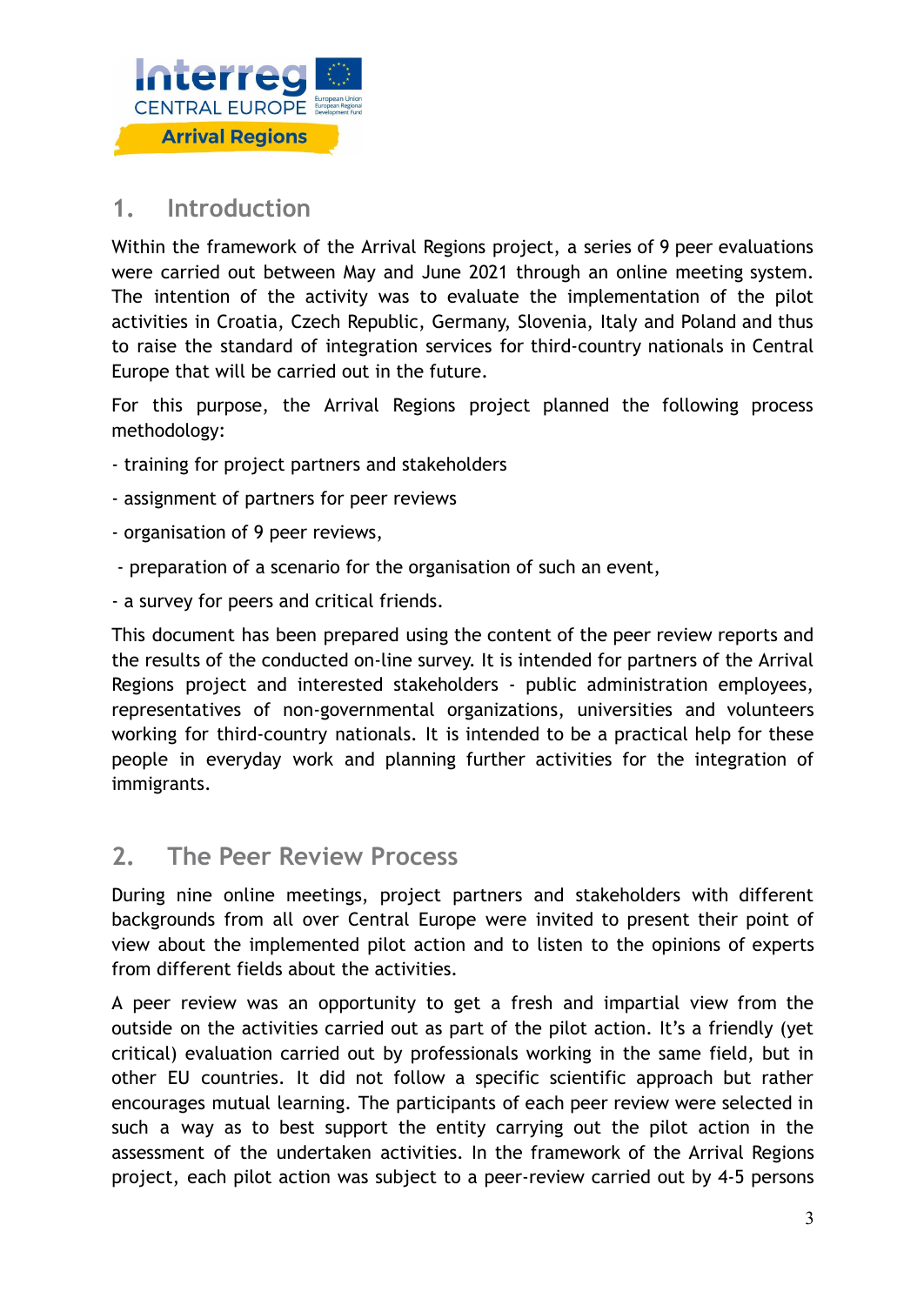

representing at least 2 project partners and project leaders. Peer review team members were recruited among both project partners and their stakeholders. They assessed pilot action, led to insights, and prepared them self to transfer of successfully tested approaches.

Each peer review was organized in three phases:

- the preparation phase, when the partners received background information about the pilot action and identified their stakeholders, background information, which contained: pilot action description, budget, goals, time frame, and communication materials,
- the online meeting (due to the pandemic, the peer review visits were organized in the online version),
- formal follow-up after the visit filling in survey and preparing a peer review repot.

Each event involved three main categories of actors. These categories are briefly described below:

Participants representing project partner/s which pilot action was under peer review as followed: PP2, PP3+PP4, PP5, PP7, PP8, PP9, PP10+PP11, PP12, PP13. Project partners were responsible for presenting the pilot action and involving the co-authors, subcontractors, and beneficiaries.

Peers/Peer review leader - project partners and stakeholders who assessed the implementation of the pilot action and prepared the peer review report.

Critical friends - project partners and stakeholders who offered their expert advice and helped to assess the pilot action.

| Pilot action/host                                                                    | Peer review<br>hosted in<br>week | <b>Format</b> | Peer<br>review<br>leader -<br><b>PP</b> | <b>Critical</b><br>friends -<br><b>PP</b> |
|--------------------------------------------------------------------------------------|----------------------------------|---------------|-----------------------------------------|-------------------------------------------|
|                                                                                      |                                  |               | <b>PP</b><br><b>Number</b>              | <b>PP</b><br><b>Number</b>                |
| P2: HOME - NON-EU NATIONALS<br>AND INTEGRATION THROUGH<br><b>ACCESSIBLE SERVICES</b> | 08/06/2021                       | online        | PP <sub>3</sub><br>PP <sub>4</sub>      | PP7                                       |

**Table 1: Categories of actors participating in the peer review**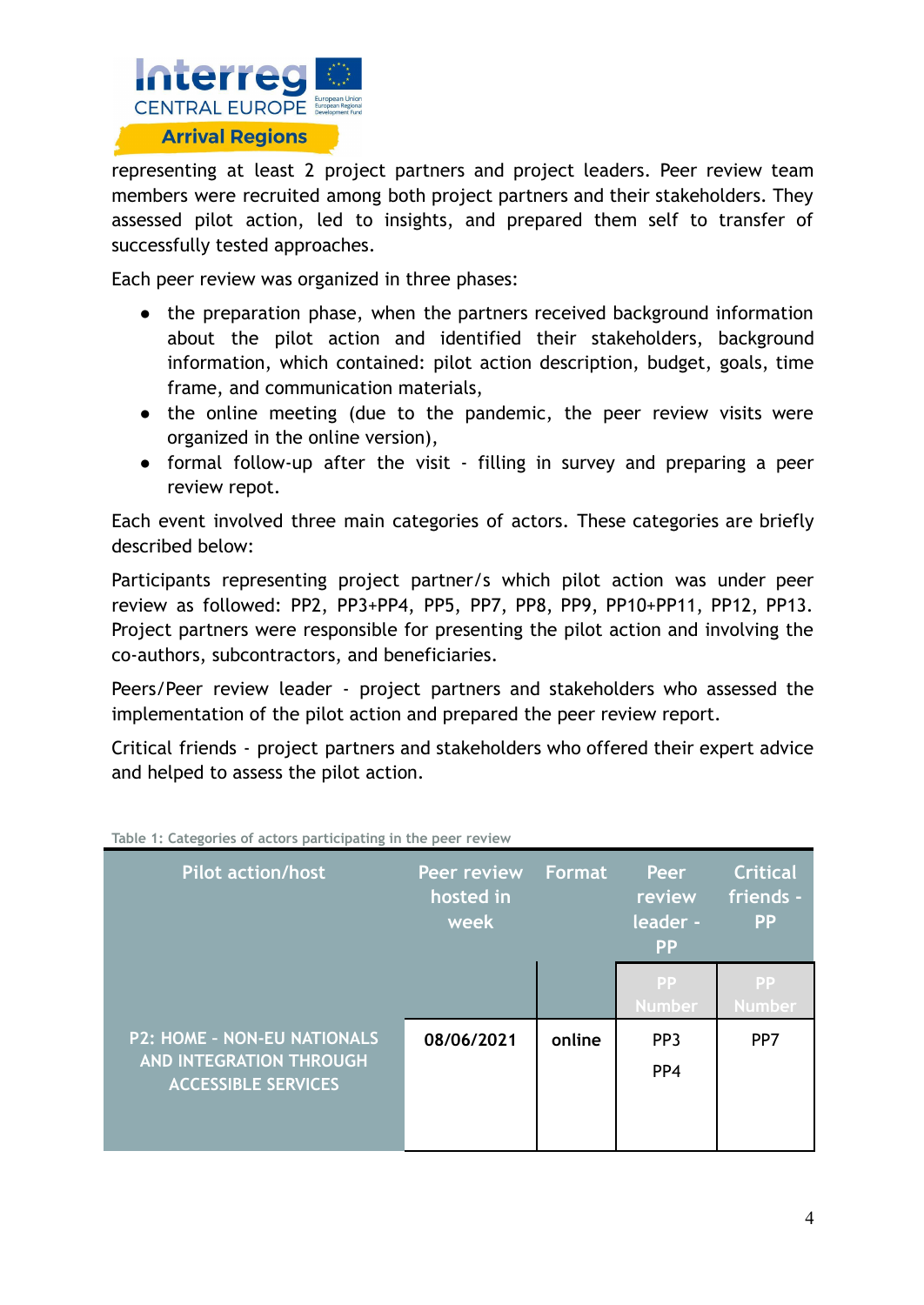

**Arrival Regions** 

| P3 + P4: LIVING WITH US                                                                                                                                           | 10/06/2021 | online | PP <sub>5</sub><br>PP <sub>6</sub> | <b>PP13</b>     |
|-------------------------------------------------------------------------------------------------------------------------------------------------------------------|------------|--------|------------------------------------|-----------------|
| <b>P5: HUMANITARIAN CORRIDORS</b><br><b>MEET PUBLIC CAS</b>                                                                                                       | 15/06/2021 | online | PP <sub>2</sub>                    | <b>PP12</b>     |
| P7: CENTRE FOR COORDINATION OF<br><b>INTEGRATIONAL ACTIVITIES IN BOR</b>                                                                                          | 14/5/2021  | online | <b>PP13</b>                        | PP <sub>9</sub> |
| <b>P8: COMBATING DISCRIMINATION</b>                                                                                                                               | 02/06/2021 | online | P <sub>10</sub>                    | PP <sub>5</sub> |
| <b>AGAINST MIGRANT WOMEN AND</b><br><b>CHILDREN</b>                                                                                                               |            |        | P <sub>11</sub>                    | PP <sub>6</sub> |
| P9: STARTING POINT POSTOJNA                                                                                                                                       | 02/06/2021 | online | <b>PP12</b>                        | PP <sub>2</sub> |
| P10+P11: EACH OF US IS UNIQUE                                                                                                                                     | 16/06/2021 | online | PP8                                | PP <sub>3</sub> |
| AND IMPORTANT - MULTICULTURAL<br><b>EDUCATION IN THE CLASSROOM</b>                                                                                                |            |        |                                    | PP4             |
| P12: EMI BLK - EMPOWERING                                                                                                                                         | 23/06/2021 | online | PP <sub>9</sub>                    | P <sub>10</sub> |
| MIGRANTS' INTEGRATION                                                                                                                                             |            |        |                                    | P <sub>11</sub> |
| <b>P13: LEGAL SUPPORT AND BETTER</b><br><b>COMMUNICATION - HOW TO MAKE</b><br><b>UKRAINIAN CITIZENS FEEL BETTER</b><br>AND SAFER IN THE LODZKIE<br><b>REGION?</b> | 19/05/2021 | online | PP7                                | PP8             |

### <span id="page-4-0"></span>**3. Peer Review Survey**

To obtain input from the wide range of project partners and stakeholders who attended the meetings, a survey was distributed after each peer review. The survey included questions such as: the most useful/important part of the meeting, most useful insights into the implementation of the pilot activity, reflections after the peer review, solutions that need to be implemented to improve the pilot activity.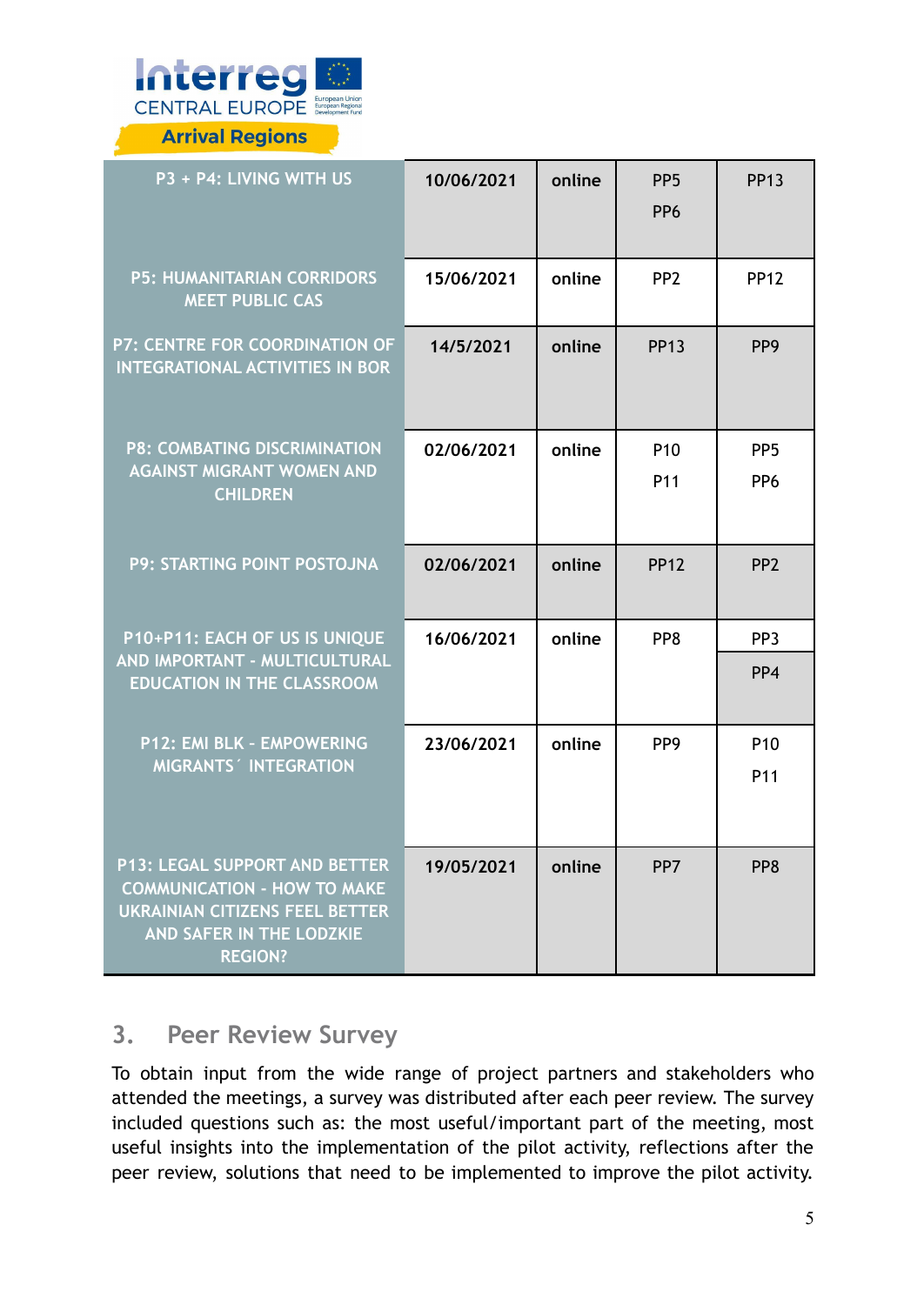

Special attention should be paid to the suggestions related to the improvement of the pilot activities, as they can be used not only by the targeted partners, but also by the entities that want to implement similar projects and in the process of preparing the toolkit ( T.2).

The quantitative research was carried out using the CAWI (Computer-Assisted Web Interview) method. Entities from all partner countries took part in the survey. More than 50 responded were collected. The results provided helped to systematize the participants' opinions about the peer review and their impressions, but also about the pilots themselves, how they evaluate them and whether they see an opportunity to implement the solutions in their regions.



**Figure 1 Usefulness of information submitted before peer review**

**Source: Westpomeranian Region own elaboration based on the online survey**

Overall, 86 % of respondents said that the background information document has provided a good overview of the pilot action concept and current results of the pilot action.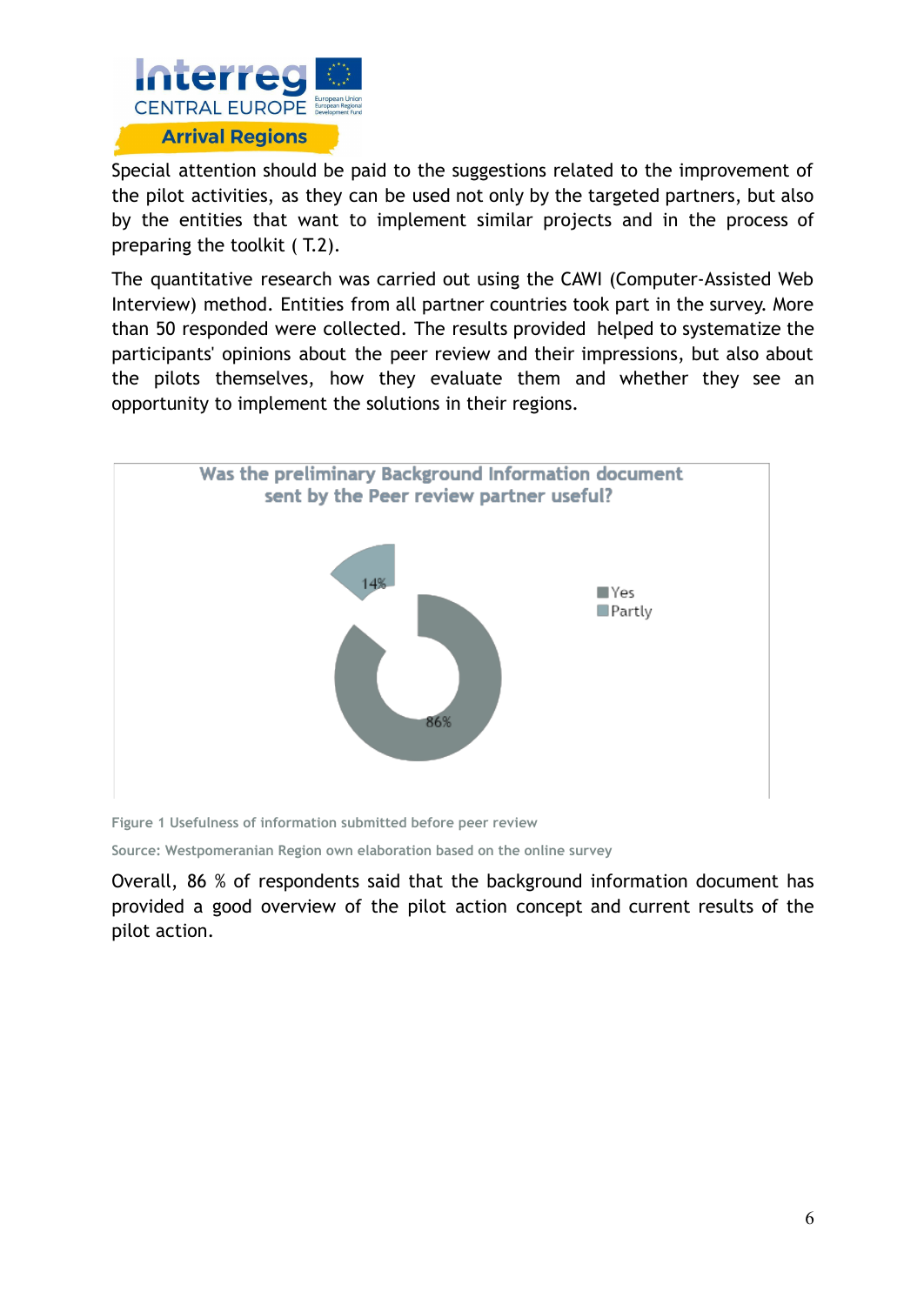



**Figure 2 Assessment of parts of the peer review**

**Source: Westpomeranian Region own elaboration based on the online survey**



**Figure 3 Interviews that gave peers the most insight into the implementation of the pilot action Source: Westpomeranian Region own elaboration based on the online survey**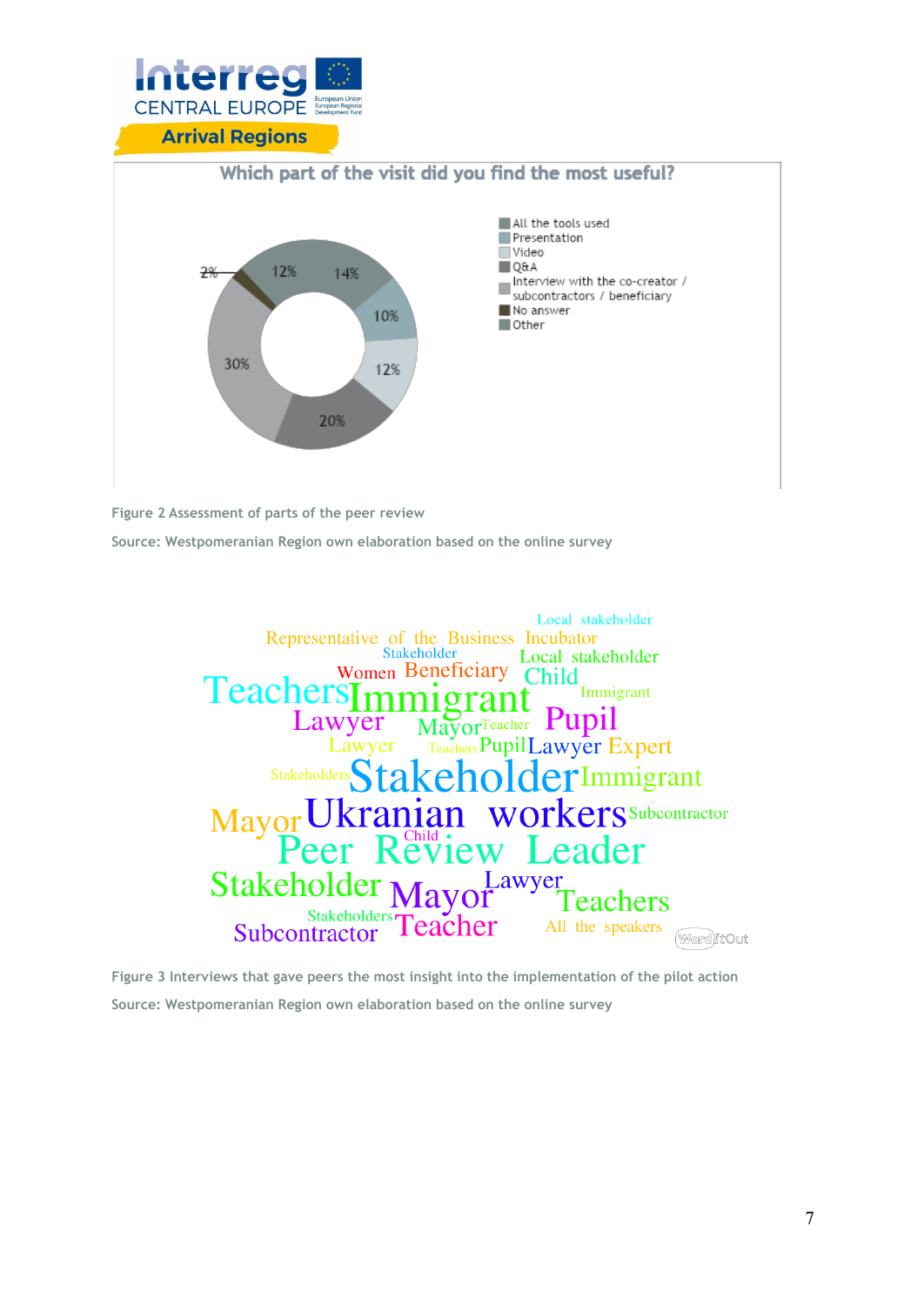

**Arrival Regions** 





**Source: Westpomeranian Region own elaboration based on the online survey**

Peers were also asked how the Peer Review was useful for them. Many of them emphasized that it was an opportunity to learn something new:

*"I learned that employers could also make profit from better integration of foreign workers"*

*"To hear the detail information and all the background information I now fully understand the problem they address end why. I was wary valuable to get the information about the managing of the ˝office˝ and the good communication with the local administration."*

*"Peer review was interesting because I came across with a pilot performance from a different cultural background, especially from the perspective of a larger region. Peer would probably be even more interesting if it could be made live and not online. I was also interested in the experience of how the public sector-region, which is usually a bureaucratic structure, can use such innovative pilots to respond to the problems that arise."*

*"I learned that even small action could bring significant result"*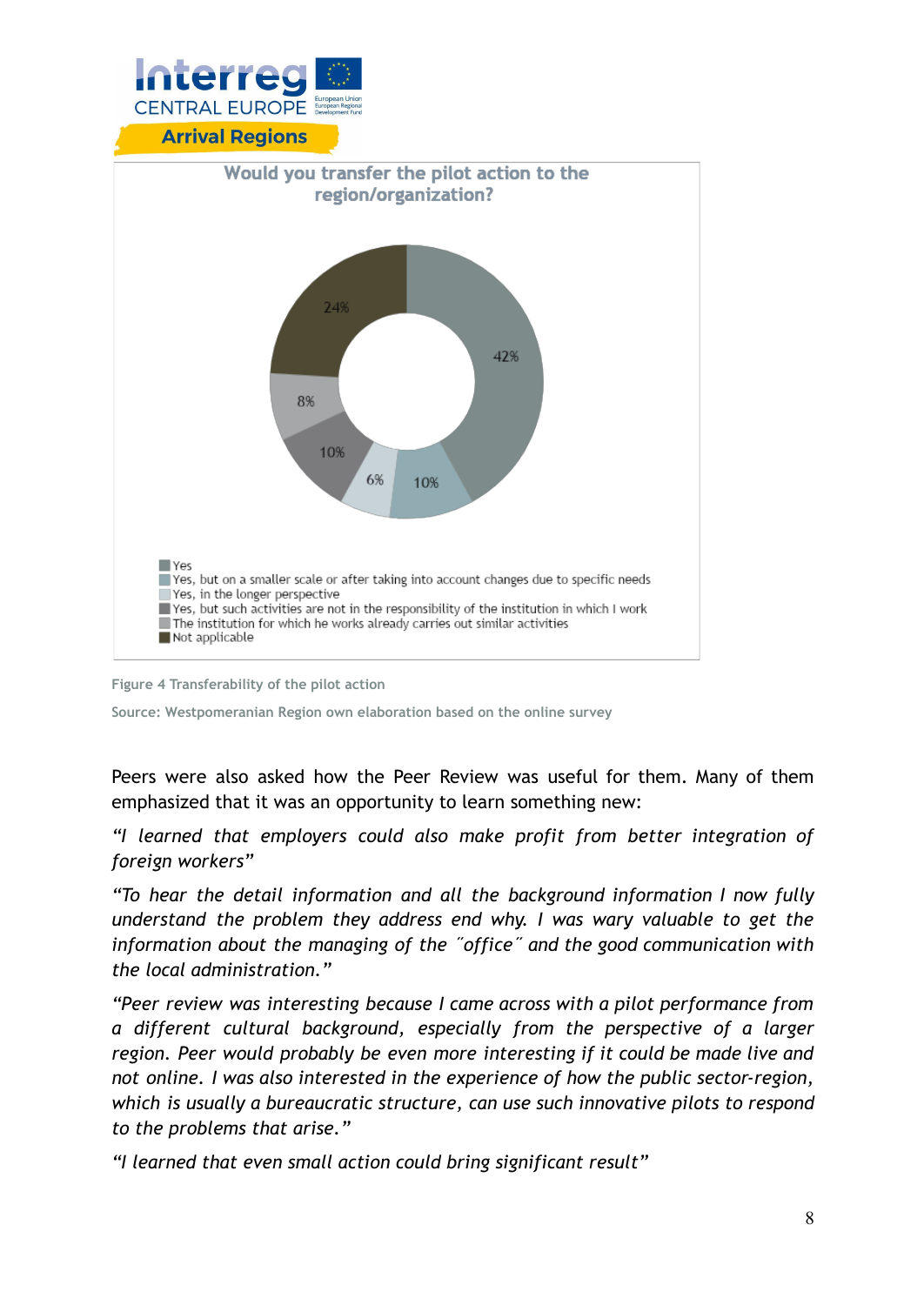

*"It was very useful for me, especially the part regarding target groups of the language courses (how to organize it and motivate participants from the public sphere)."*

*"I could learn how that kind of project activities can be implemented, what obstacles there are and how they can be overcome."*

*"I like to see different approaches to social integration coming from the partners because we can all be inspired by other and collect a bunch of possible action to implement in our own region."*

*"I have learnt some strategic in order to involve more both civil society and stakeholders in programmes about integration of non-EU migrants."*

Partners have repeatedly emphasized that the most effective way to reach stakeholders is by using personal contacts.

*"I've learnt that Bor used the same principle as we use it in Postojna - that is, using personal connections to reach the key person. That is possible in small cities, such as Bor or Postojna - where lots of people simply know each other."*

*"It was very useful, because I got an idea of how to approach implementing an important social topic into school curriculum."*

*"From my point of view, the peer review was very useful to understand the role of humanitarian corridors."*

*"It was useful to be introduced in the functioning of humanitarian corridors. I think this meeting has been a useful opportunity to reflect on the potential implementation of humanitarian corridors in our territories."*

*"Peers could learn what are positive and negative aspects of implementing very similar project idea from one local environment to another. Furthermore, we could learn what good practices were identified in two different forms of activities: offline (camp) and online (online training and courses)."*

*"As peer I have understood about the need for a multidisciplinary welfare model based on a common psychosocial support for vulnerable groups."*

What was inspiring for everyone was the cooperation with local stakeholders. Stakeholder involvement had a direct impact on the level of success of the pilot action.

*"I was impressed by several organizations (working with migrants) being active in Bor - that is much more then in Postojna. I think they took the right way as acting as a middleman. We in Postojna do the same, but we are performing lots of activities by ourselves - which was very valuable in time of Corona-19, as there are more than 30 migrants living in the same building that Starting Point Postojna is located."*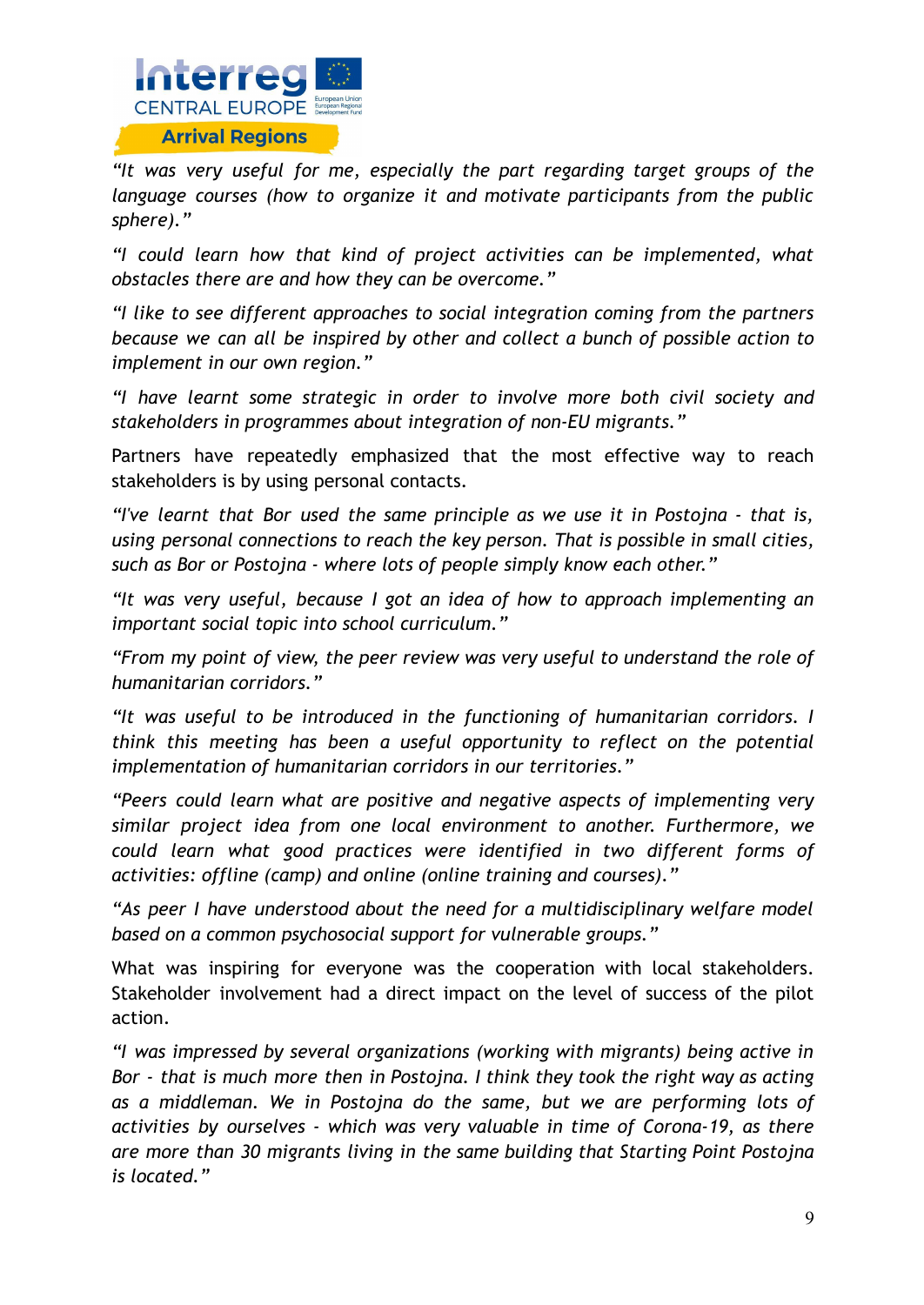

Peer also emphasized that the topics addressed in the pilot activities were properly selected and are important for immigrants. However, many times the activities focused on a narrow group of beneficiaries, which, in the opinion of the peers, should be changed.

*"An important issue, in addition to supporting children at school and preschool age, is the support of mothers raising children and in some way naturally excluded from the local society (they do not work, meet in a limited group of people). By supporting the development of multicultural children, it is possible to support mothers or entire families."*

*"Actions to support immigrants and multiculturalism are very important and necessary not only for people of working age but also for children who come to a given country with their parents."*

Peer review participants found in the presented pilots activities similar to theirs so, that they could be inspired how to implement other projects for the integration of immigrants not directly related to the Arrival Regions project.

### <span id="page-9-0"></span>**4. Peer Review Participants**

More than 50 experts/peers participated in the evaluation of 9 pilot actions. Experts represented the project partners, the project leader, and stakeholders from all partner countries. Peer represented various types of institutions: public administration (municipal, local, regional), universities, primary and secondary schools, and NGOs working for immigrants' integration or planning to implement such actions. Apart from peers, the meetings were also attended by co-authors, subcontractors, and beneficiaries (direct and indirect).

### <span id="page-9-1"></span>**5. Peer Review Documentation**

The output is based on the following deliverables:

- D.T1.4.1 Peer review methodology
- D.T1.4.2 Peer review teams
- D.T1.4.3 Peer review reports (9)

### <span id="page-9-2"></span>**6. Peer Review Observations**

### <span id="page-9-3"></span>**6.1. HOME – NON-EU NATIONALS AND INTEGRATION THROUGH ACCESSIBLE SERVICES**

#### Peer review team general impression: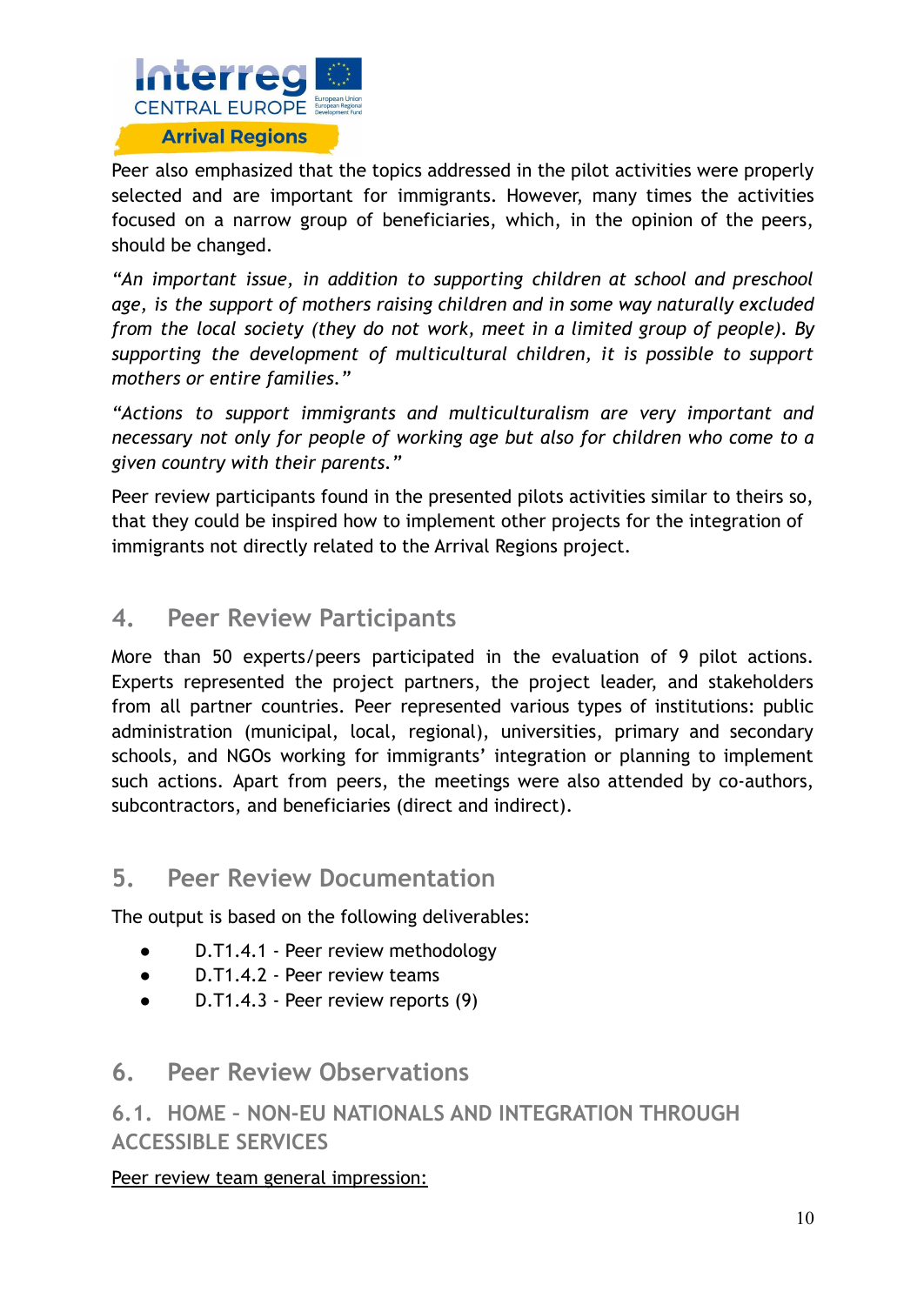

The LAG Escartons and Waldensians Valleys and their stakeholders have done a very good job of adopting a new approach to originally planned pilot action in which it was envisaged that an office would be opened where people would come personally. Additionally, all other activities, such as tutoring, mediation, etc. were planned to be implemented in person. However, due to pandemics, majority of activities envisaged in the pilot action were implemented by adopting different methods relying on online tools. Although in the beginning the Italian colleagues said that they struggled with the changed concept, they have successfully succeeded in turning it to their benefit and in reaching more different people through their pilot action. This will additionally make the pilot action more sustainable in the future because people have become accustomed to using these tools and to working online.

All action taken reduce social unease of non-EU nationals and approaching two different worlds, which results in improved integration by creating a welcoming environment for non-EU nationals.

Registry office employees testified to the benefits of the pilot action since through their work they have met the foreigners who did not speak Italian which complicated their communication to great extent. Flyers translated into different languages and mediation translation services provided by the pilot action helped them in dealing with the foreigners who did not speak Italian.

The pilot action has successfully exploited the services already operational in the territory and has helped to successfully carry out activities that otherwise take a long time and are very complicated, especially the ones dealing with cumbersome bureaucracy (i.e. status issues, residence and marriage permits).

The excessive Italian bureaucracy represents one of the barriers for integration of immigrants as pointed out by several stakeholders, including the mayor of Torre Pellice. He added that "one stop shops" are much needed in Italy not only for migrants, but also for general population.

Another barrier could be the diversified network of local stakeholders that provides different services to migrants and that is not always motivated for the long-term functioning, especially since it depends on interpersonal relationships. Therefore, continuous work with community offices is required in order to improve the communication between officials and non-EU citizens.

#### Peer review team recommendation:

Peer emphasized that it is important to continue to build new networks and to establish cooperation between all offices.

It is also necessary to look for new/additional funding in order to secure financial sustainability.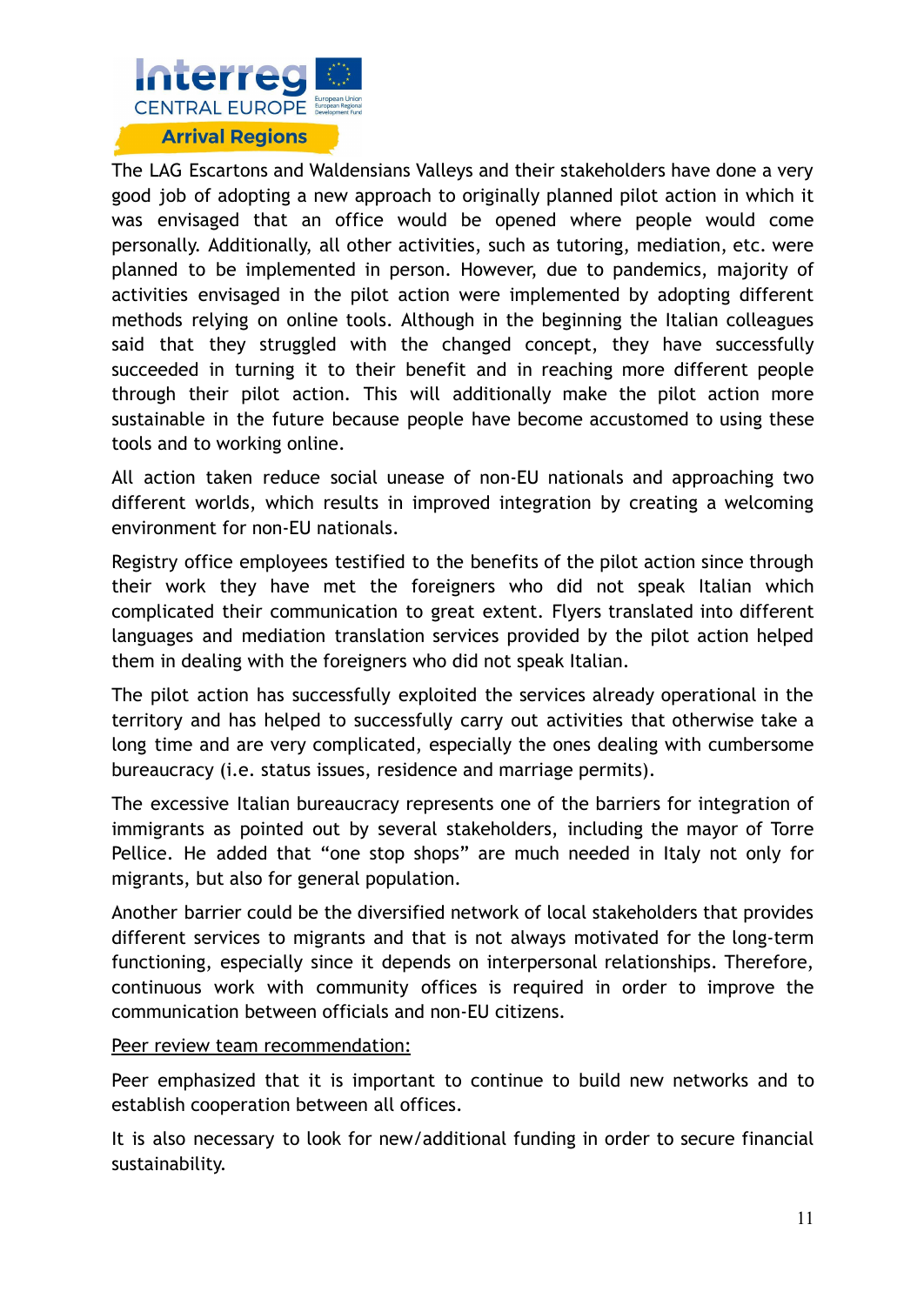

Adopted approach that needs of the local population are similar to the needs of non-EU nationals should lead to institutional sustainability.

There should be lobbying efforts among national/regional/local authorities to open "one stop shop" in order to provide more effective access to different services and I.D. documents.

### <span id="page-11-0"></span>**6.2. LIVING WITH US**

#### Peer review team general impression:

The dialogue with the representatives of the Croatian partner was very suggestive, because it strengthened peers conviction about the need for psycho-social practices that bring the human dimension of non-EU migrant citizens back to the center. The peer review team understood the urgency of promoting a multi-stakeholders dialogue with civil society institutions and organizations, in order to explore new integrated metrics between welfare policies and development aid programs. Explorations whose results will also need to be represented in a European framework, within the broader process of the New European Consensus on Development.

#### Peer review team recommendation:

Peers' suggestion concerns the hypothesis of being able to start targeted training courses with the operators and volunteers enrolled in the pilot action, in the perspective of transcultural psychology, to further strengthen their role as caregivers towards citizens characterized by psycho-social fragility.

In peers' opinion, it could be interesting to deepen the experiences of the Nepalese community, given the origin of a context characterized by the persistence of elements of trauma due to the lack of reconstruction after the earthquake of 2015. It would also be stimulating to be able to analyse the ethno-cultural constellations of this community in relation to the match with local society, to better understand the cultural dynamics underlying the processes of social inclusion.

### <span id="page-11-1"></span>**6.3. HUMANITARIAN CORRIDORS MEET PUBLIC CAS**

#### Peer review team general impression:

The basic idea of the pilot action was very interesting for peer review team members. It proposes an innovative vision of migratory flows and of the system of reception and issuing of papers and documents. The pilot action intends to enlarge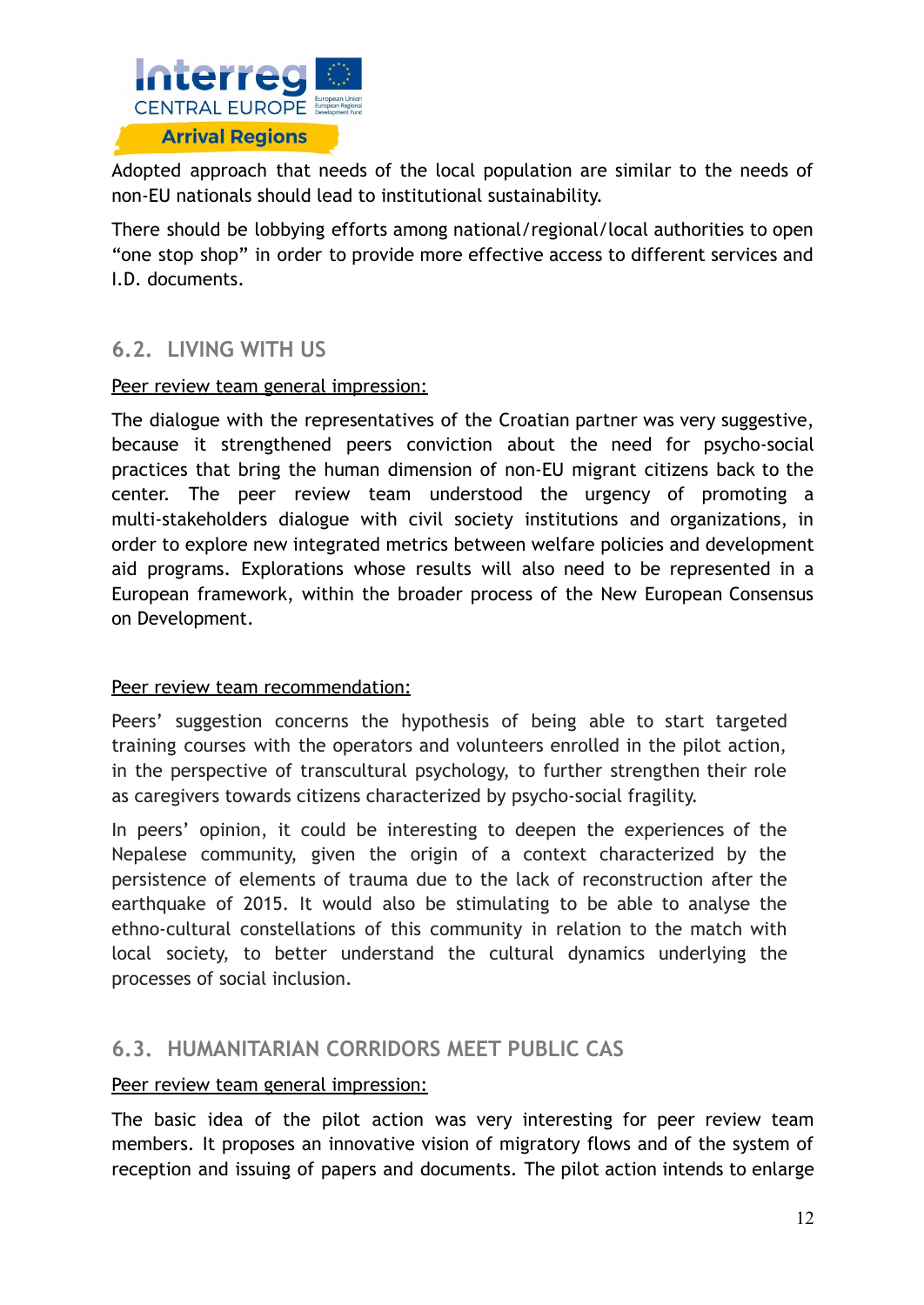

the application of "humanitarian corridors" to people involved in a migratory flow. These people could be intercepted in a transit country (Lebanon, Niger, etc.) and allowed to reach Italy through a legal and safe route, avoiding that they try to reach Europe through dangerous routes. Priority would be given to people with particularly difficult situations (disabilities, families with children).

The action entailed a preparatory phase of networking, successfully leading to an agreement with churches promoting humanitarian corridors. Unfortunately, due to the pandemic, the humanitarian corridors will only come into operation during the summer, so it was not possible to test the second part of the pilot action concerning the functioning of public CAS in the reception of migrants arrived with the humanitarian corridors, even if a public CAS is already working in the municipality of Priero.

The actors involved in the territory are mainly public, the mountain union and the 4 municipalities involved in the action, which have decided to commit themselves to a shared management of the first reception of people arriving with the humanitarian corridors. At a larger level, however, the implementation of the action was made possible thanks to the collaboration of private bodies from the Catholic Church and the Evangelical Churches.

Apparently, there are two barriers to the integration of migrants. The first concerns state laws that do not favour migrants' access to documents (but in this case humanitarian corridors would solve the issue). The second relates to the job opportunities and social integration of newcomers. The region offers many job opportunities but not in the area of the municipalities of first reception. A plan will probably be needed to ensure that newcomers find a good environment to settle in the area and find new job opportunities in the area.

#### Peer review team recommendation:

Recognizing that the pilot action is innovative and that it is an important alternative to the current management of migration flows, the peer review team believes that more work could be done on post reception and on creating opportunities for migrants to stay and live in the rural area (increase preparational work with local inhabitants, higher involvement of organizations, associations, enterprises, employers).

### <span id="page-12-0"></span>**6.4. CENTRE FOR COORDINATION OF INTEGRATIONAL ACTIVITIES IN BOR**

#### Peer review team general impression:

The social innovation concerns a smoothly functioning system of cooperation between municipality, NGOs and entrepreneurs that play crucial role in the whole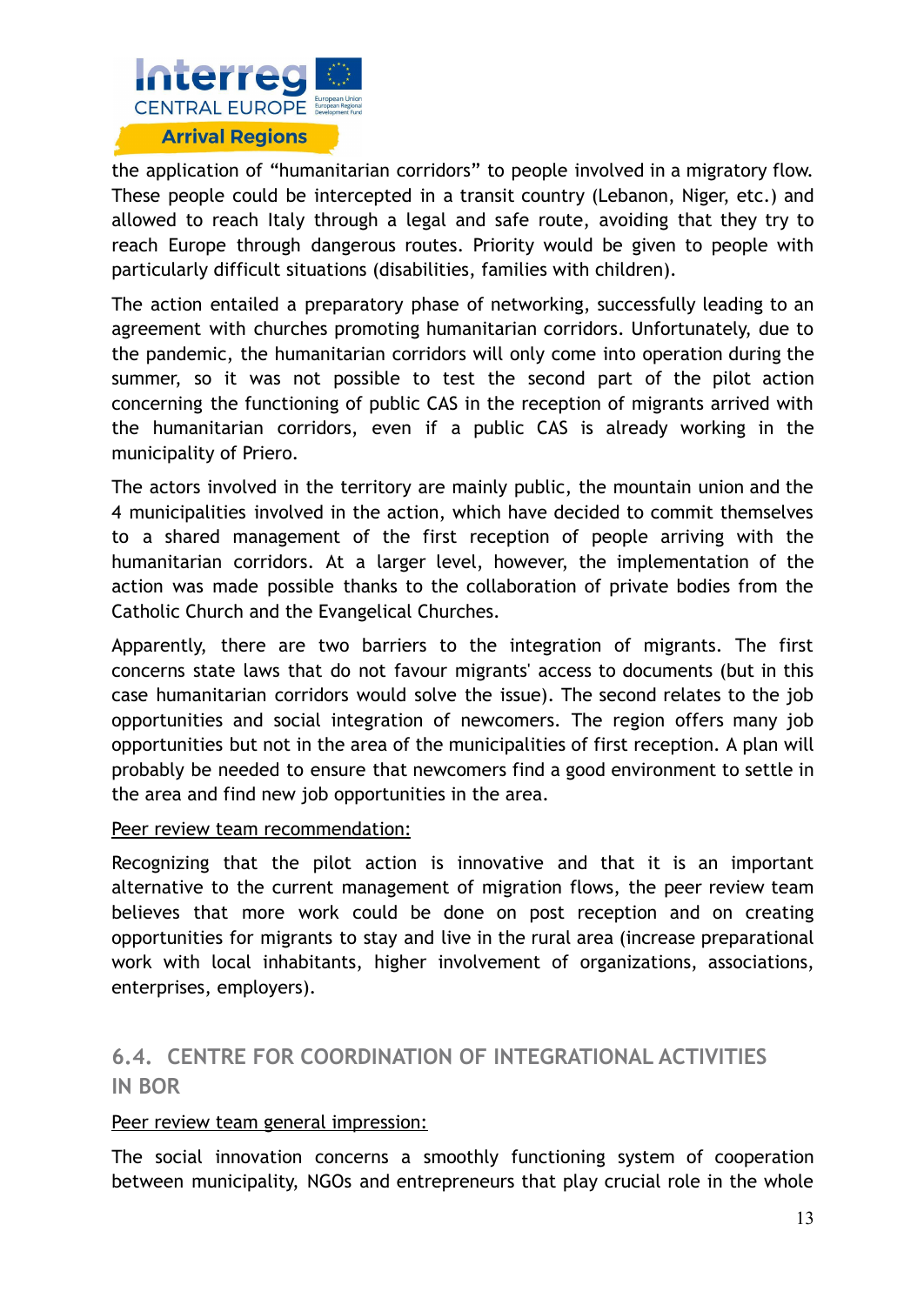

process as the driving forces. The result is to support foreign workers in overcoming barriers - legal and language problems. The system is deeply rooted in the specificity and nuances of functioning of a small Bor community.

The pilot action refers to problems with functioning in daily life such as for example visiting doctors, who need to deal with many non-EU patients and high administrative burden. It might be connected with the issues like e.g. lack of trust of the Czech society towards migrants, lack of understanding of foreigners and their social behaviour by local community.

Barriers are related to everyday life issues.

Language. Although the Czech, Ukrainian and Russian languages are closely related and in principle it is possible to understand each other. Unfortunately, interference of the native language, differences in accent and "false friends" can make the process of acquiring Czech language difficult.

Legal differences. Foreign employees are not familiar with the details of how the legal system of the Czech Republic works. A very important element is legal counselling, which helps migrants to find themselves in a new difficult situation, when they are far from home, when they may experience alienation. They can be supported and assisted in clarifying day-to-day issues related to renting an apartment, finding new accommodation, but also minor issues related to prices in stores and shopping possibilities.

#### Peer review team recommendation:

In the peers' opinion, the activities of the Center should focus more on solving the problems of immigrants and refugees.

The peer team also suggests preparation and publishing educational materials/tools (vocabulary, models of dialogues, recordings of pronunciation, etc.) that could be helpful for immigrants both during self-learning at home or during the unexpected life situations. Online tools and resources can deliver the information immigrants need without having to call or visit a Centre. In order to disseminate educational material, all available media sources should be used.

### <span id="page-13-0"></span>**6.5. COMBATING DISCRIMINATION AGAINST MIGRANT WOMEN AND CHILDREN**

#### Peer review team general impression:

Within the pilot activities, Center Rotunda raise awareness on migration in schools and explored in detail educational practices in the local area. Children who are well-integrated into the education system both educationally and socially have more chances of reaching their potential. Children from migrant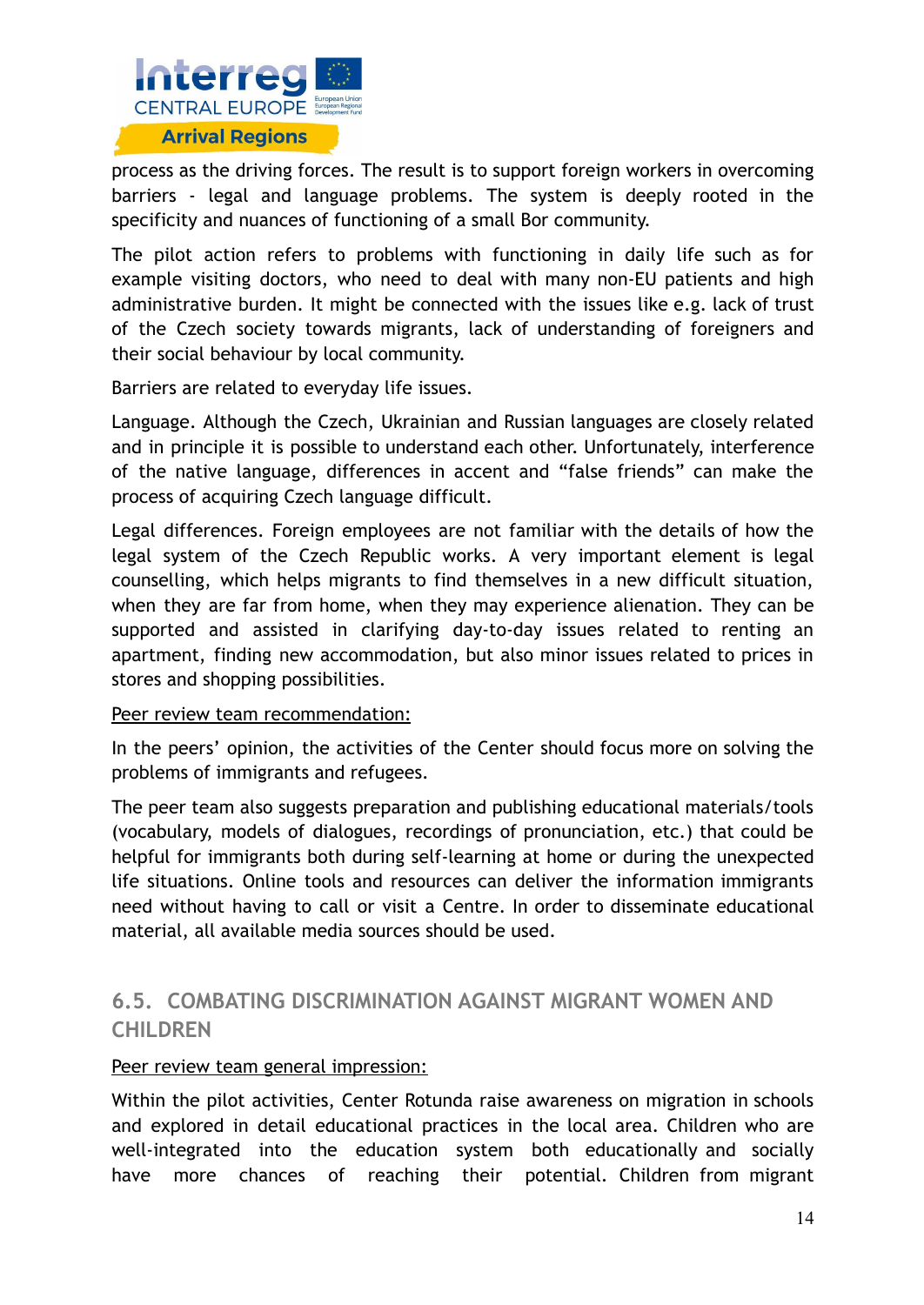

backgrounds, however, face a number of challenges in this respect that can affect their learning and development. The activity carried out by Center Rotunda helped students better understand the situation they find themselves in and help them adapt to the new environment. Among the challenges faced by immigrant children, one can notice: those related to the migration process (e.g. leaving the home country, having to acquire a new language, adapting to new rules and routines in schools, etc.) and those related to student participation in education ((e.g. language provision that is not adapted to the needs of students with a different mother tongue, insufficient learning support and a lack of social and emotional support, teachers who are not trained or supported to deal with diversity in the classroom, insufficient home-school cooperation). The pilot activities were intended not only to help students face the challenges, but also to support teachers in the process, as one of the problems is also the availability of resources to education systems and schools for promoting integration. Migrant students are lagging behind their native-born colleagues in most European education systems, not only in Slovenia.

The integration of students from migrant backgrounds into schools and kindergartens is a complex process, that is why stakeholders network was created as a part of pilot action. The implemented activities aimed to give children access to quality education and to provide any necessary language, learning and social-emotional support. It also helps them to adapt to their new school or kindergarten environment and ensured that they make good progress in their learning. Native-born children, on the other hand, had the opportunity to learn about a different culture and create together with teachers welcoming environment for students from diverse backgrounds and with different needs, and guaranteeing a safe space where all feel secure, valued and can learn.

Stakeholders showed great interest, mainly due to the existing needs of immigrants defined at the stage of analysing the situation in the region and the innovative nature of the pilot action. Therefore, the Center Rotunda initiative could be implemented efficiently and differentiated activities could be undertaken. The needs of migrants in the area are not met in the appropriate way, therefore, this pilot action was important to raise awareness among local inhabitants and also provide direct aid to the beneficiaries

#### Peer review team recommendation:

In peers' opinion, it is important to support not only children at school and preschool age but also the support of mothers raising children who are in some way naturally excluded from the local society (they do not work, meet in a limited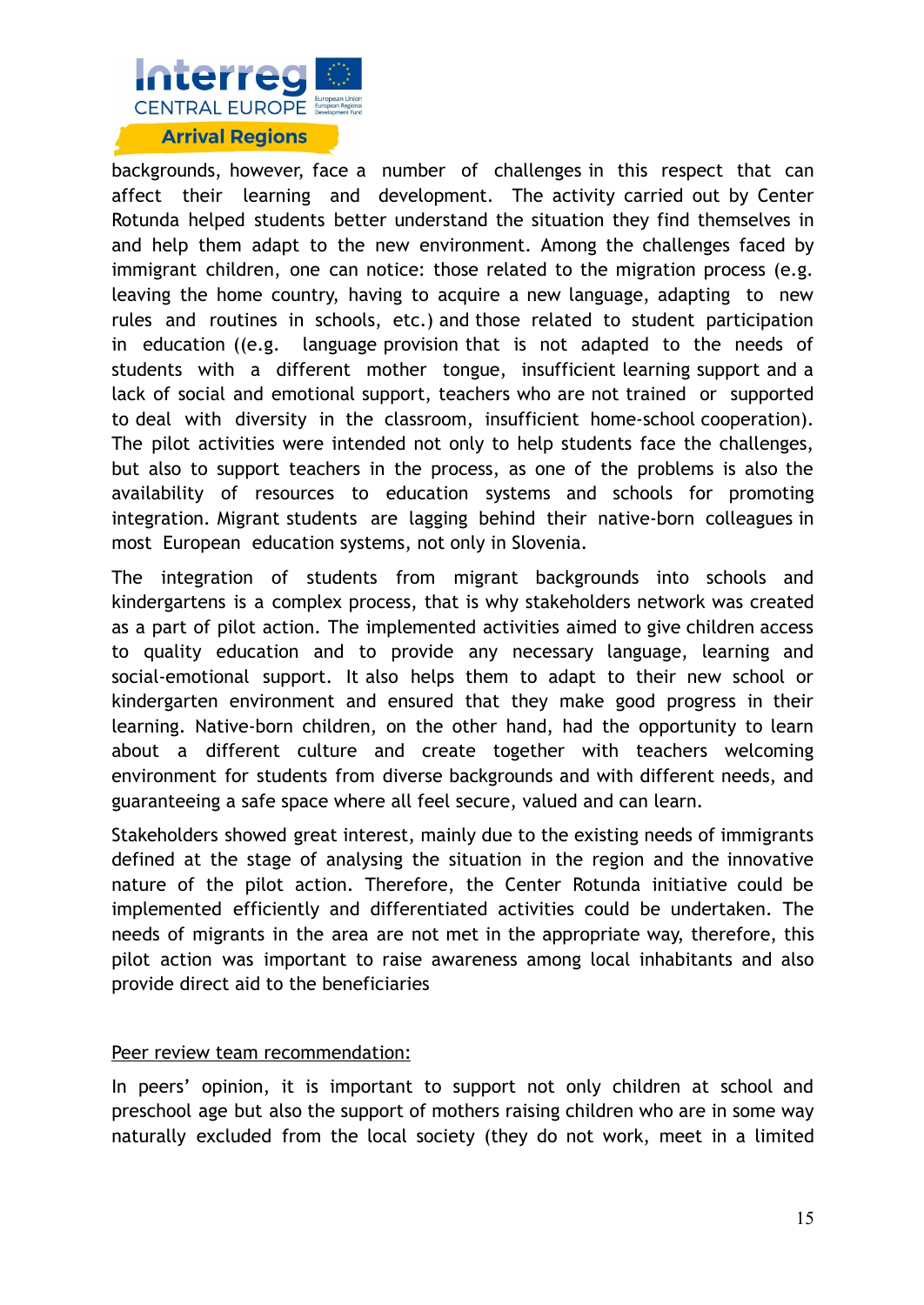

group of people). By supporting children in integration and psycho-social development, it is possible to support mothers or entire families.

Off-site training for teachers would be an added value during which they will be able to improve their multicultural competence. It is worth increasing the scale of operations, better planning support for women's entrepreneurship, preparing work tools for teachers, building a promotional campaign around the activity and expanding the network of stakeholders.

Peers also suggest that the Center Rotunda could contact local/regional/national authorities to present the results of the action and offer cooperation in the further implementation of the similar project on a larger scale.

Actions to support immigrants and multiculturalism are very important and necessary not only for people at working age but also for children who come to the given country with their parents. However, it should be emphasized that activities carried out at the local level may bring greater benefits, therefore peer suggested that many smaller projects should be implemented at the communes level. Local authorities can play an important role in supporting students from migrant backgrounds by providing the necessary policies and measures to encourage schools to meet students' needs. In addition to support for learning languages and other subjects, this approach means helping students with their social and emotional development.

### <span id="page-15-0"></span>**6.6. STARTING POINT POSTOJNA**

#### Peer review team general impression:

Nowadays, unfortunately, most of integration measures only cover language and labour integration. This pilot action is therefore very innovative, as it managed to cover many different sides regarding social integration under "one roof". Municipality of Postojna didn´t just thought about language courses, but also about covering other aspects like creativity, teamwork, legal assistance, school assistance, Slovenian culture, career guidance, etc. "Starting Point Postojna" also gave participants the possibility to feel safe and free in its facilities.

A very important aspect to promote integration in such a small city as Postojna is how action leader involve local inhabitants into the different activities the pilot action offers, like the foreign language courses given by migrants. This way all parts involved can interact with each other, overcoming cultural barriers and fulfilling the integration process from both sides. These volunteers from the host society are both males and females, mainly students and between 18-25 years of age. Most of them are Slovenian, although some of them have a migration background and French.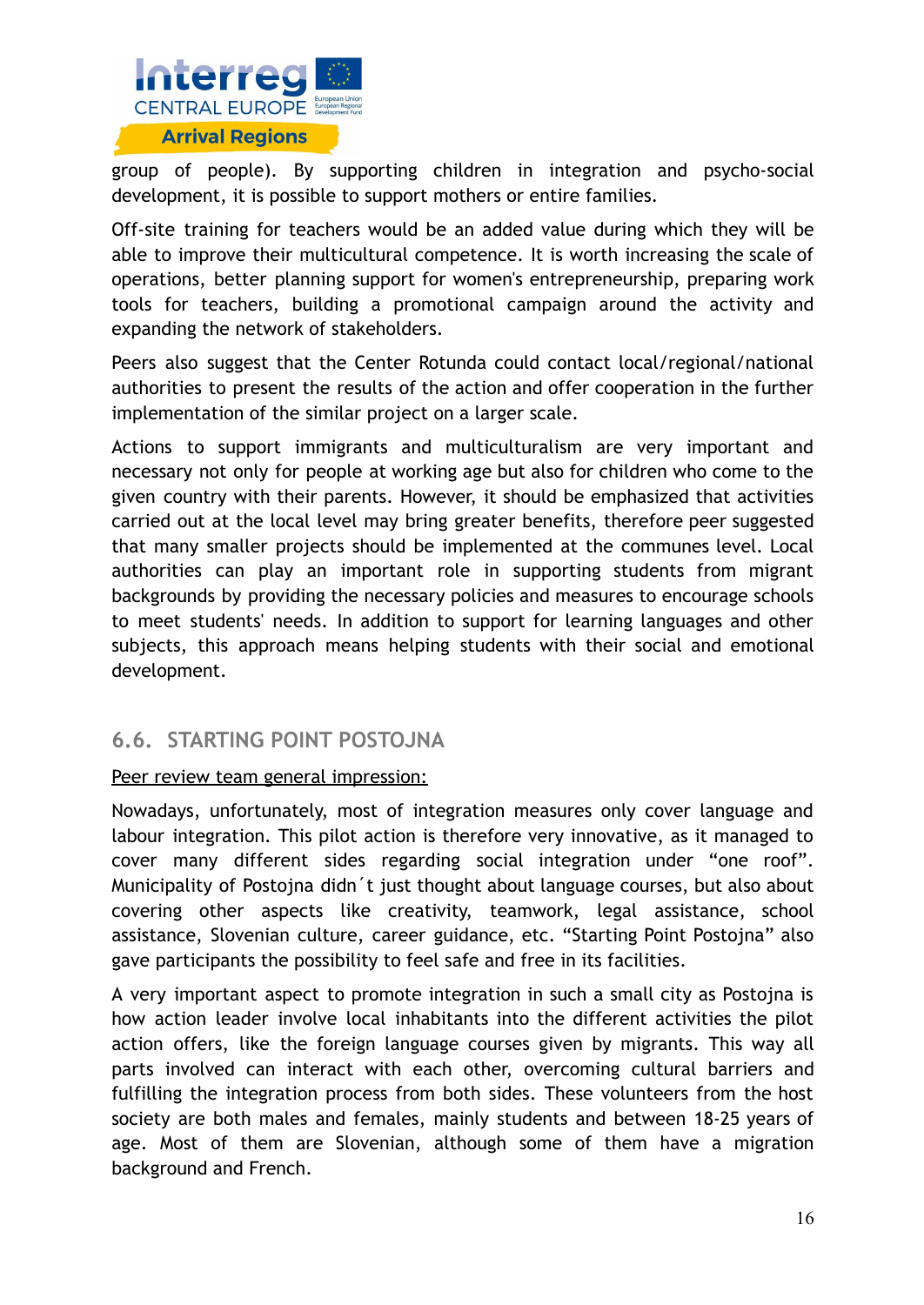

In peers opinion, the fact that Postojna is a small city enables a better and more active co-working with local stakeholders and entrepreneurs, in order to cover all sides of the integration progress.

Peers believe that success of this Pilot Action consists in the daily connection that pilot action leader have to the local population and migrants, building on people´s strengths. Each month you can find an article on immigrants in newspaper, which promotes the access to individual migrants and their own experiences and lives, and not only referring to them as an abstract group no one knows. That local people´s acceptance makes the whole integration process easier.

"Starting Point Postojna" spread its activities and projects not only on social media but also through a great local network stakeholder have and through word-of-mouth.

#### Peer review team recommendation:

In peers' opinion, the partners from Postojna were able to engage the target group in the project, as well as to establish trust and credibility with stakeholders. A small suggestion could be to keep including more and more young local people in its workshops and activities, in order to interact even more with each other.

Another suggestion to improve the pilot action could be to headhunt the target group as leaders and offer them customized courses in presentation techniques, leadership, conflict management and project management, as well as to get them involved in all aspects of the project such as planning and implementation, evaluation, administration and marketing. These skills can be used by immigrants in the future and increase the quality of their CV.

All in all, the peer team could learn some new strategies about how to involve more both civil society and stakeholders in pro-integration initiatives.

### <span id="page-16-0"></span>**6.7. EACH OF US IS UNIQUE AND IMPORTANT - MULTICULTURAL EDUCATION IN THE CLASSROOM**

#### Peer review team general impression:

General impressions of the peer review team regarding pilot action were positive on the content and presentation. Other than technical issues during presentation no other problems were recognized, and the team evaluated this pilot action as overall successful. The online workshops for children were organized with care and well prepared. The educational material has been prepared for each age group and is a model lesson plan, on the basis of which teachers can conduct lessons in the field of multiculturalism, integration and development of intercultural competences. Lesson scenarios (for students in grades 4-6 of primary school/grades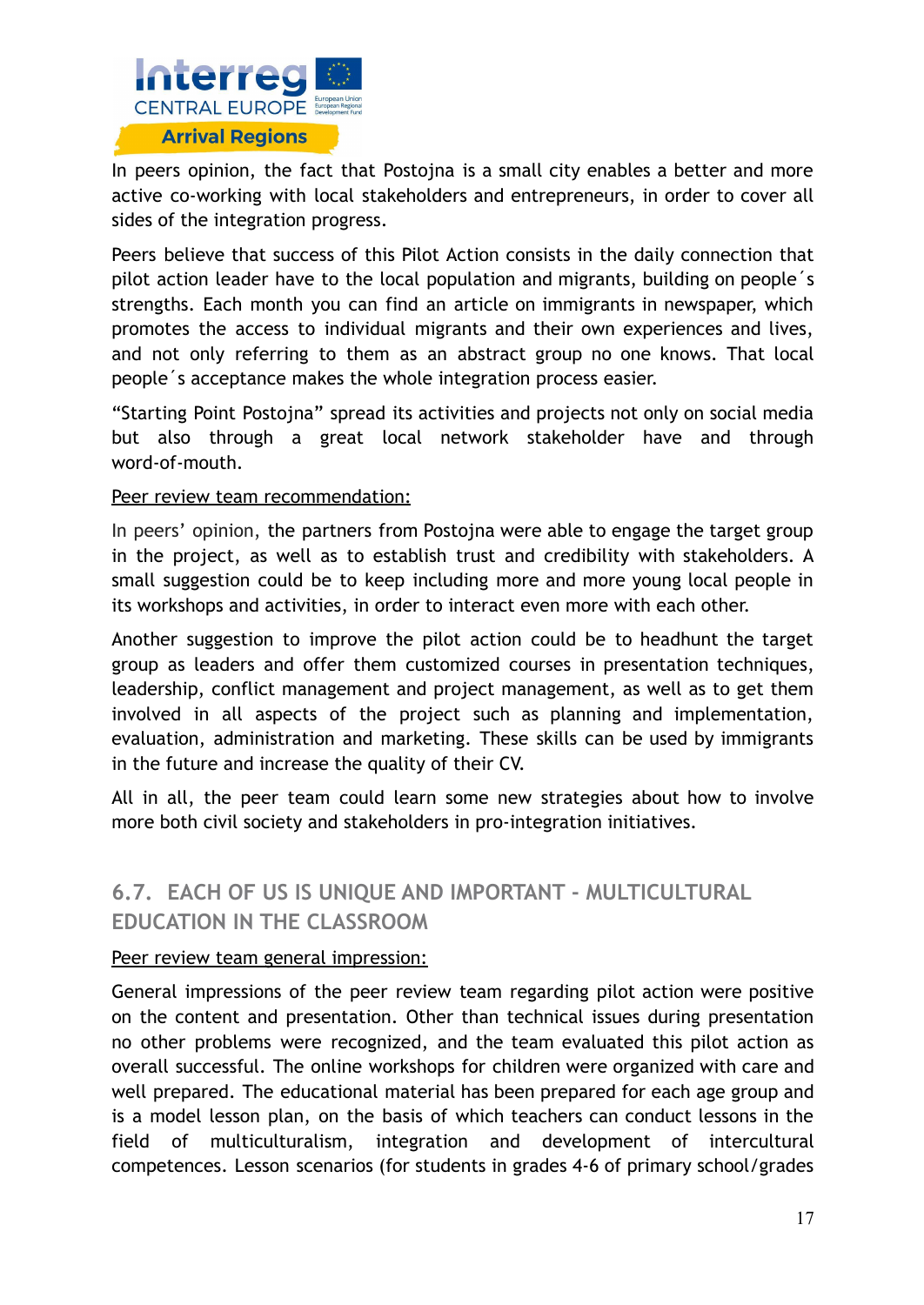

7-8 of primary school/for secondary school students) were the basis for the implementation of support in the implementation of social innovations for the social and economic integration of non-EU citizens and were presented in a coherent and comprehensive manner innovative methodological solutions in the field of teaching. The implementation of the competition for the "Ambassador of Multiculturalism" was aimed at school-age children and adolescents from the Westpomeranian Region. The aim of the competition was, among others selecting the most interesting projects, related to the subject of multiculturalism at school, at home or in a housing estate, developing intercultural sensitivity and competencies, counteracting cultural discrimination, and introducing schoolchildren and teenagers to knowledge about various minority groups (national, ethnic) living in West Pomerania and introducing Competition winners receive the titles of the MULTICULTURAL AMBASSADOR, vouchers, the opportunity to participate in further activities of the Westpomeranian Region.

Through the implementation of the pilot action in the field of education, the Westpomeranian Region helped children and youth to understand the process of multicultural living, to become more open to adults and children from other culture and countries. The peer review team received the know-how to implement pilot action with the aim of strengthening students coping mechanisms with cultural shock. Teachers who have taken part in workshops have now learned and have sufficient knowledge to conduct their own workshop in the future. The pilot action product and knowledge obtained during the workshops (demonstration lessons) will stay not only in the school now but will also be the part of everyday thought process of the peer team.

#### Peer review team recommendation:

In the West Pomerania, more importance should be attached to finding a way to increase awareness among professional society and citizens in local communities. It will be possible thanks to the use of a wide range of communication tools, including social networking sites.

An important task for the public administration and other organizations supporting the integration of immigrants is also to continue the process of exchanging experiences with other European regions and establishment of the international network of educational facilities.

The peer team suggests further promotion of the Multicultural Ambassador selected as part of the pilot action. These ambassadors may be the best way to reach different social groups, even if they are of a similar age, they come from different communities and areas.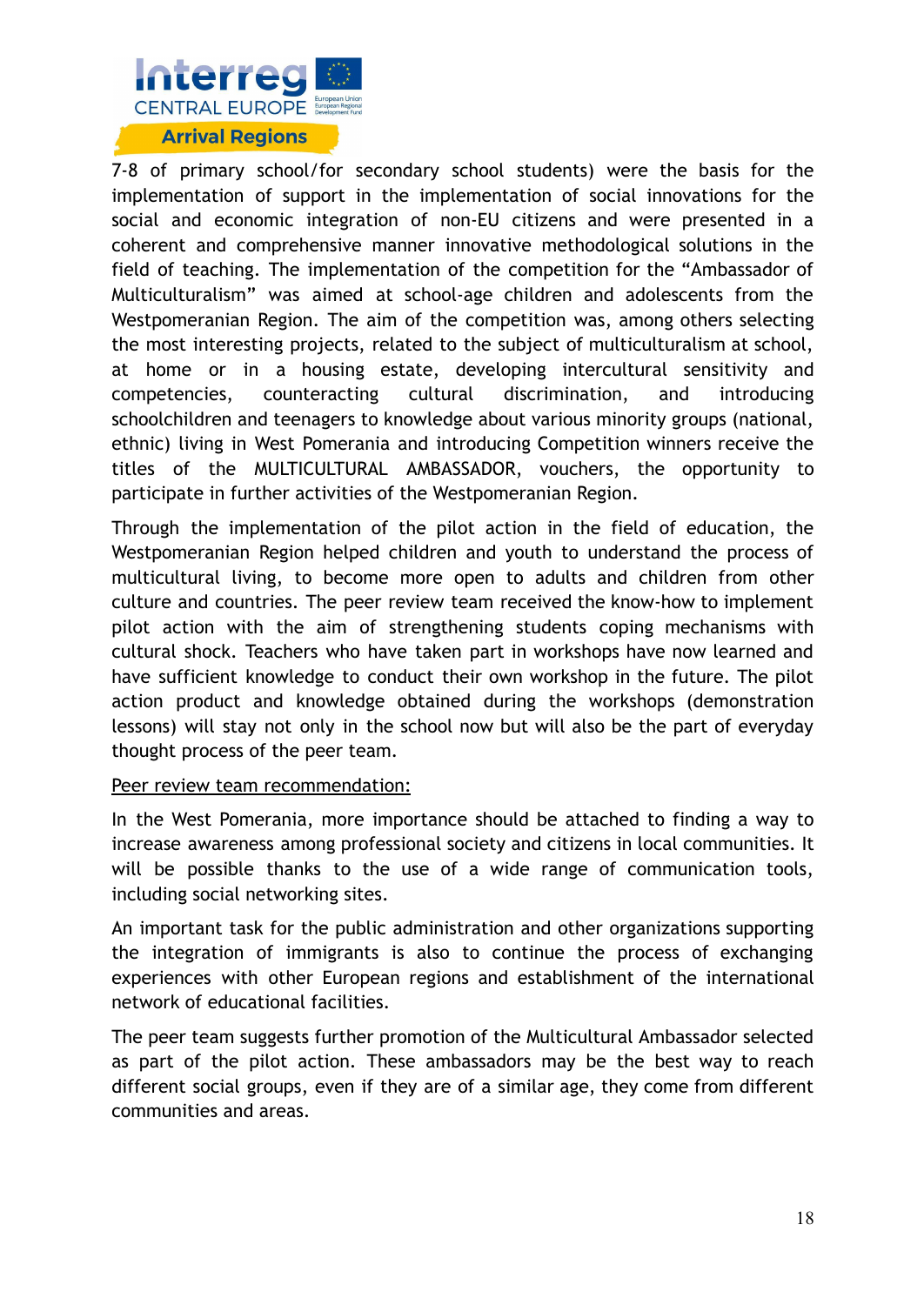

### <span id="page-18-0"></span>**6.8. EMI BLK – EMPOWERING MIGRANTS´ INTEGRATION**

#### Peer review team general impression:

The wished result of the pilot action was to support or create a safe environment (weekend camps) where the local youth can meet and get to know the young working immigrants that live in the same district.

The idea of implementing the organization of guided weekend camps was brought from Sweden, where this kind of innovative social integration vas first implemented and co-funded from a CLLD project. The organization of the camping tips is based on volunteers who are been trained for team leaders. The target group where young migrants and German young adults age from 18 to 25. The concept of the camping trips is to create a safe space where young participant can interact and get to know each other. This kind of activities help the participants get new friends and spread their local social network.

It is a very good idea to organize such an informal gathering within young people to get know each other in a relax jet guided environment.

The concept of spreading the social network of the immigrants is based on pleasure activities like sports and workshops that create a safe space to get know the new environment, customs, and values.

The content of the camps is related to everyday life problems/challenges; because the participants where in the same age range they give each other the self-confidence to speak of the everyday challenges, exchange experience and spread/improve their social network.

#### Peer review team recommendation:

In peers' opinion, pilot action leader should find solutions that enable greater involvement young male immigrants. Another issue is the loss of some achievable results due to COVID-19 limitations. Peer suggests to search for the additional funds, which will allow Burgenland District to organize a couple of additional camps and improve/evolve their original idea.

### **6.9. LEGAL SUPPORT AND BETTER COMMUNICATION - HOW TO MAKE UKRAINIAN CITIZENS FEEL BETTER AND SAFER IN THE LODZKIE REGION?**

#### <span id="page-18-1"></span>Peer review team general impression:

Peers enjoyed the opportunity to be introduced to know-how developed by the Lodzkie Region. The aspect that peers appreciated the most was the innovative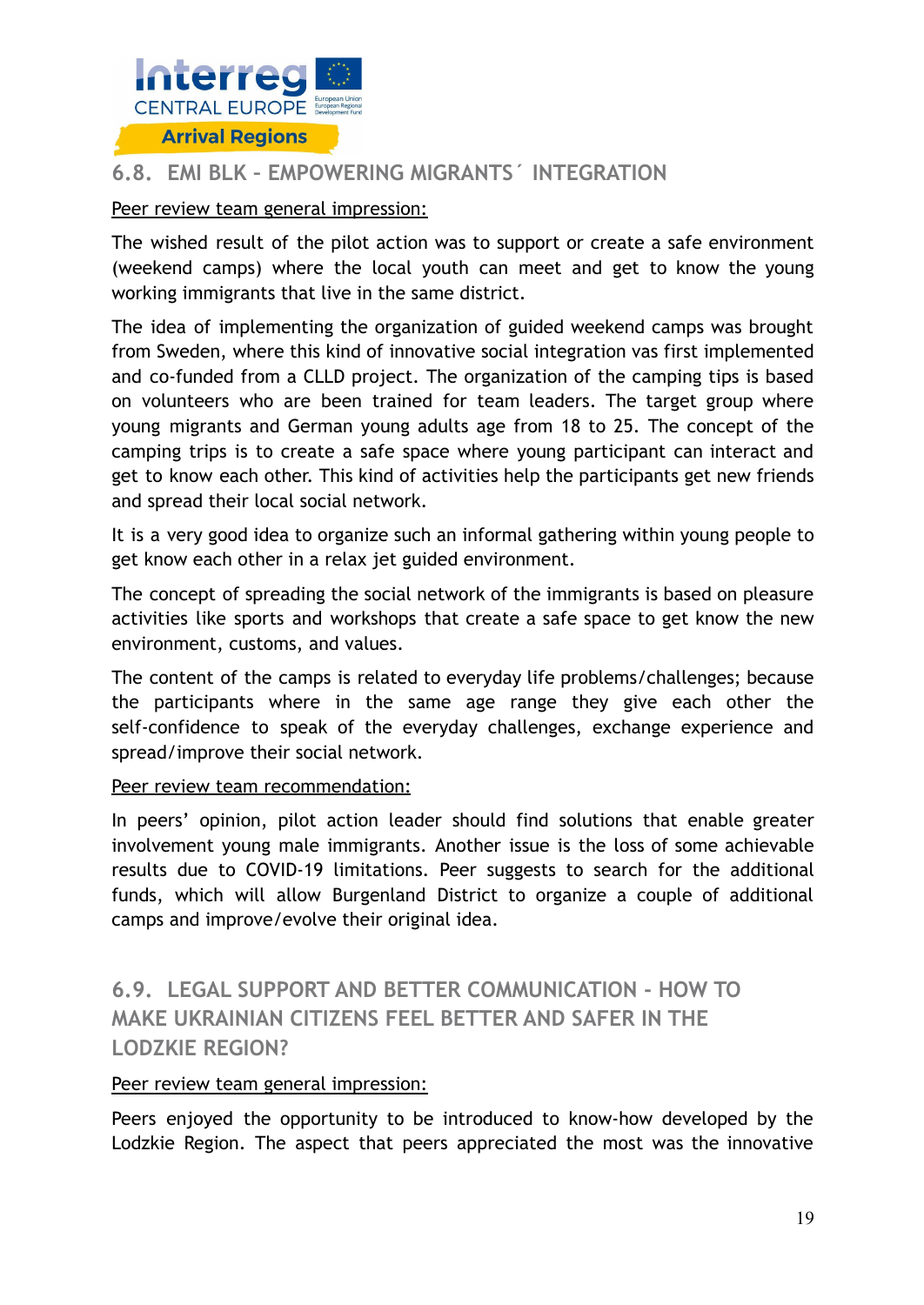

response to the needs of the public administration (i.e. a bureaucratic structure) in the field of international migration by implementing the adapted language course.

Also, the successful utilisation of social networks was appreciated. Not only were the provided activities promoted by the intensive on-line campaign, the collection of applications for the legal consultations was also made as simple as possible due to the option to apply via IM. The pilot action successfully proved that there is definitely a significant demand for such activities (the maximum expected number of participants in language courses was easily reached) and, in the case of sufficient financial resources, there is potential to collaborate with the governmental institutions of neighbouring regions and expand the activity by providing other desired services, e.g. the provision of psychological help needed as a consequence of stressful situations and misunderstandings in the working and integration process.

Peers found the know-how that the pilot action provided to be very inspiring and positively evaluated the transferability of certain aspects and particularities of the pilot action into their regions (e.g. focus on the public sector). Meanwhile, the pilot action was not predominantly considered transferable as a whole due to specific contexts in respective countries (e.g. more diverse compositions of migrant's nationalities contrary to the homogenous group of Ukrainian migrants in Poland).

#### Peer review team recommendation:

In peers opinion, the online language course seemed excessively focused on vocabulary while omitting conversation practice. Therefore, it is recommended that more focus should be placed on the active use of the language, which is crucial for the participants.

Language courses should be carried out in a less formal or school-like manner. Peers believe that participants did not have enough space to practice their conversational skills, and a more inclusive and friendly atmosphere could be created by introducing the obligation to switch on cameras during the lesson and using a first name basis.

It could be useful to divide participants into groups based on their professional background, which would stimulate communication between participants and focus on specific topics, which would be especially useful for specific groups of participants.

Peers also suggest expanding target group of language course to include employers, managers, or teachers if additional funding would be secured.